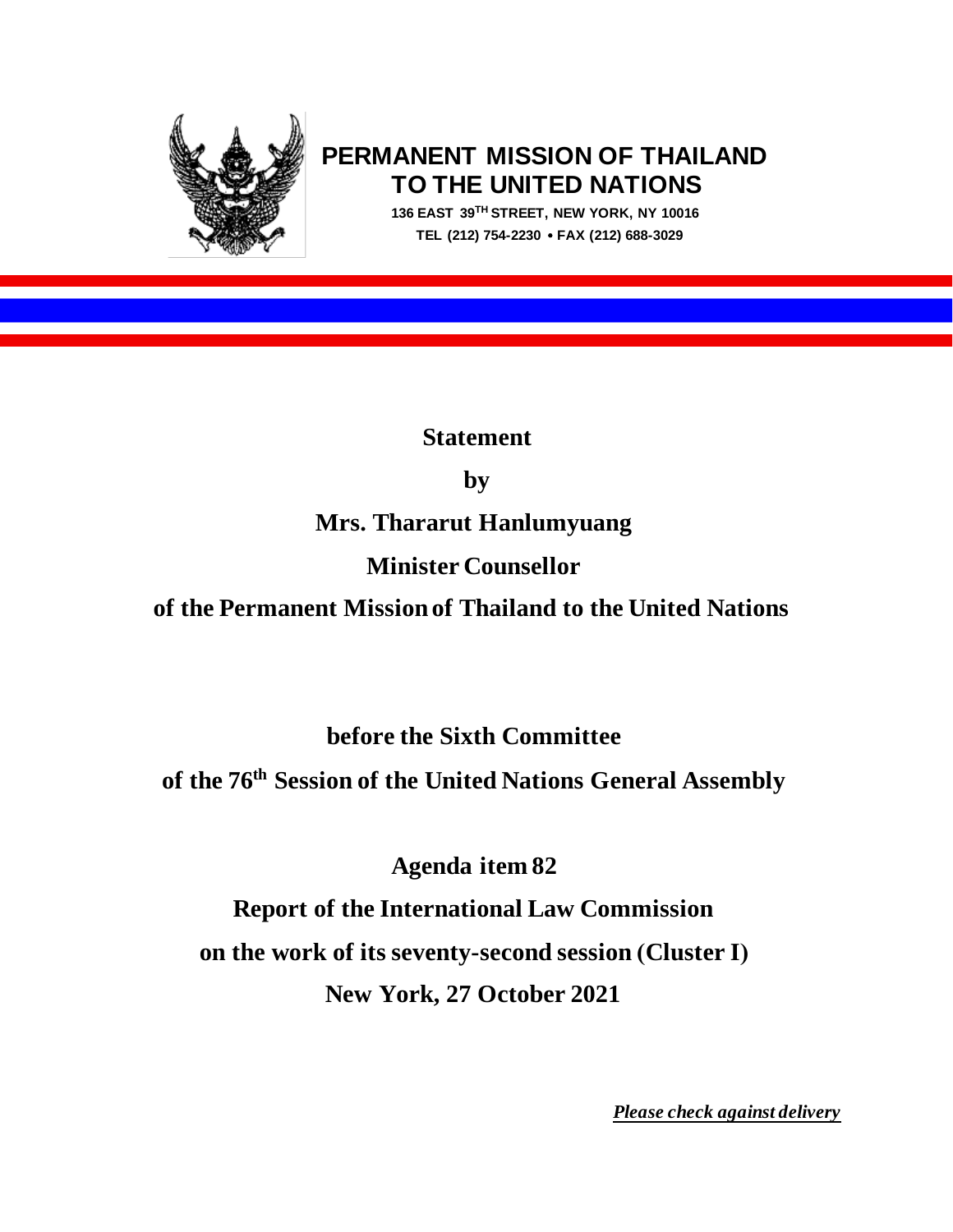word count: 1004 words time delivered: 7 minutes

## **Madam Chair,**

1. On behalf of my delegation, I wish to thank Mr. Mahmoud Hmoud, current Chair of the International Law Commission, for his comprehensive report on the work of the seventy-second session of the Commission. We are glad to witness the election of the first chairwoman of the drafting committee in the ILC history, Ms. Patrícia Galvão Teles, and commend her for the work done in special conditions. We would also like to express our appreciation to all members of the Commission, including a newly elected member to fill the vacancy, for their contribution to further the progressive development and codification of international law. We welcome the resumption of ILC work and congratulate the Commission for its successful conclusion of the session in the "new normal" setting.

2. With respect to the designated Cluster I of the ILC Report, Thailand welcomes the adoption of **the Draft Guidelines on the Protection of the Atmosphere** and **the Draft Guide to Provisional Application of Treaties** with their respective commentaries. We express our deep appreciation to the Special Rapporteurs, Mr. Shinya Murase and Mr. Juan Manuel Gómez Robledo, respectively, for their hard work.

# CHAPTER IV PROTECTION OF THE ATMOSPHERE

#### **Madam Chair,**

3. Thailand views that the contribution of the ILC in rather technical issues such as the protection of the atmosphere can be useful and can **enrich the discussion in other fora.**  The Draft Guidelines on the Protection of the Atmosphere is a good example of in-depth analysis of key principles of international law that apply to often complex and cross-cutting issues, including due diligence, obligation to cooperate and peaceful settlement of disputes, which can address the fragmentation of international law.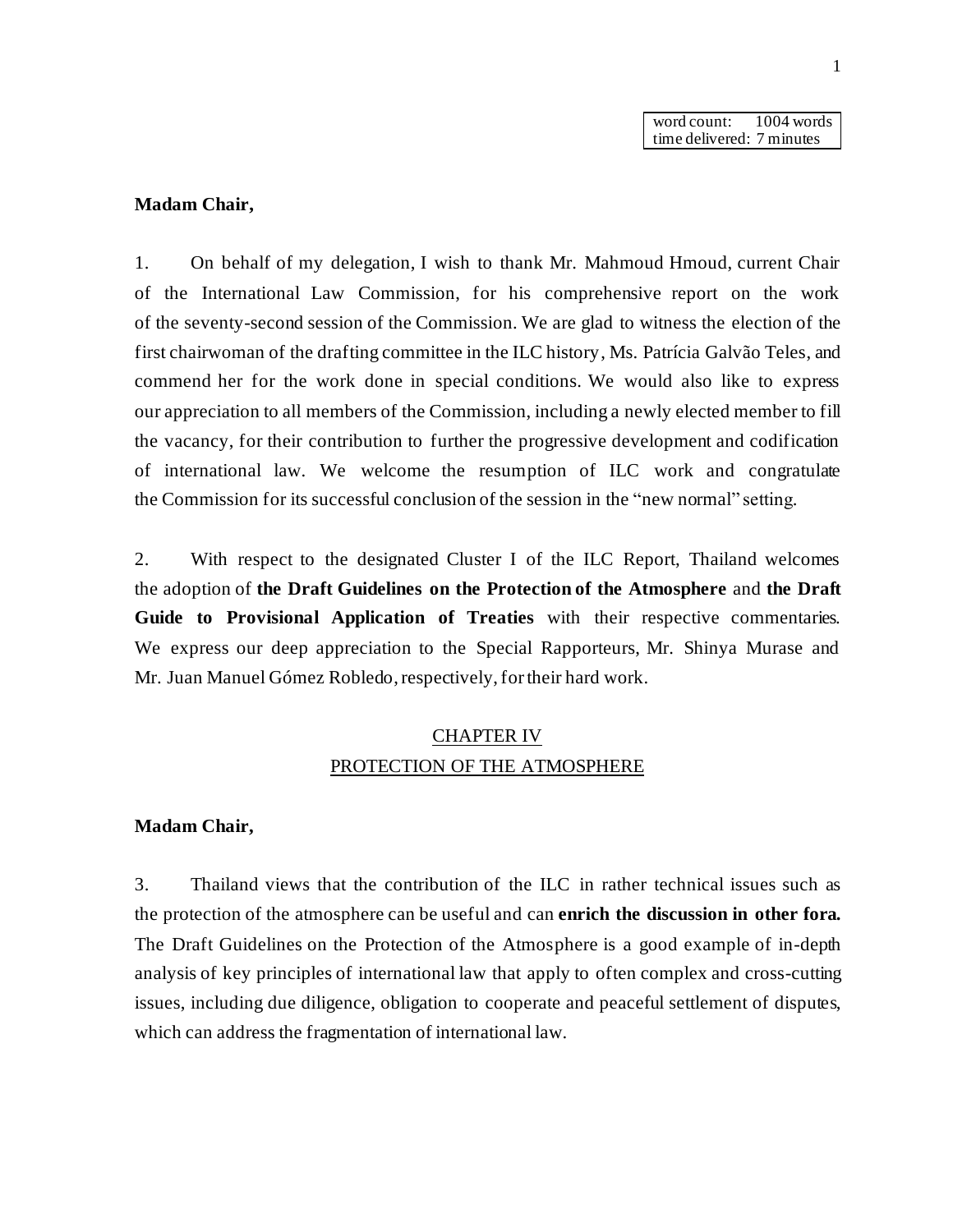# CHAPTER V PROVISIONAL APPLICATION OF TREATIES

# **Madam Chair,**

4. Turning to the topic of **provisional application of treaties**, allow me to highlight the following points:

5. First, Thailand wishes to echo **the rationale of the Draft Guideline 12 and its commentary**. Given the fact that the provisional application of treaties might not be possible at all under the internal law of States, 1 it is essential and proper that the Draft Guide **unambiguously reflects the consensual nature** of the provisional application of treaties.

6. Second, while facilitating the entry into force of treaties, the provisional application should not undermine or delay consent-to-be-bound processes of negotiating parties. In order **to prevent the potential challenges of the provisional application**, Thailand shares the view of other delegates that the provisional application of treaties should have **a fixed time period of implementation.** The negotiating parties should resort to the provisional application of treaties only when **there is a real necessity** to begin implementation of treaties before their entry into force, including primary factors,<sup>2</sup> such as to address urgency<sup>3</sup> and to ensure continuity of the implementation of treaties.

7. Thailand believes that the completion of the Draft Guide to Provisional Application of Treaties at this stage will provide mutual understanding and uniformity for state practice in this regard. Thailand therefore would like the ILC to continue its work on various aspects of treaty law and to facilitate States in their treaty-making process as treaties continue to be one of the most prolific sources of international law.

 $1$  A/76/10, page 86

<sup>2</sup> A/CN.4/664, paragraph 25 - 35

<sup>3</sup> A/CN.4/658, paragraph 38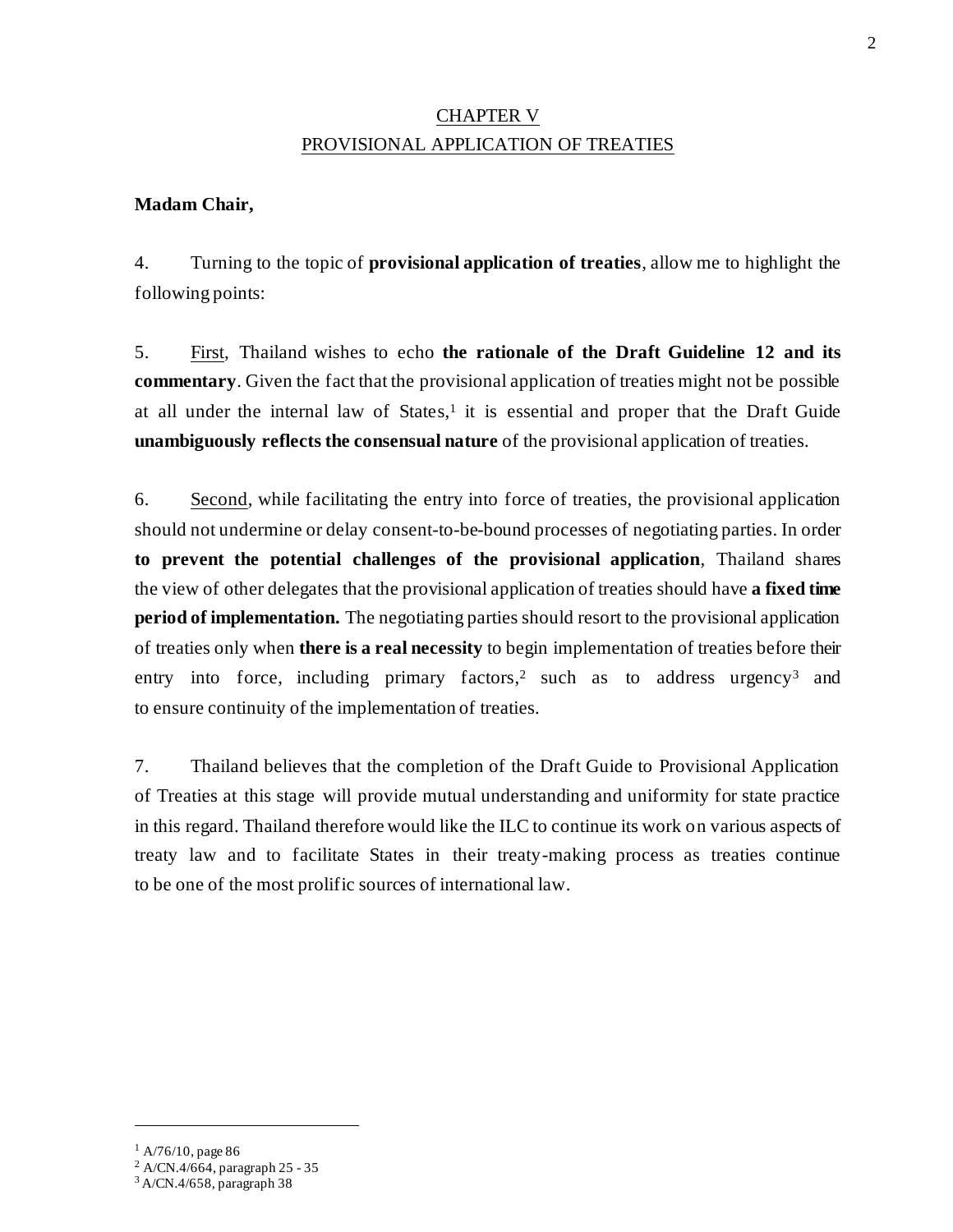## CHAPTERS I, II, III, X (OTHER DECISIONS)

### **Madam Chair,**

8. Concerning Chapter X of the report, Thailand takes note of the inclusion of the topic "**Subsidiary means for the determination of rules of international law**" in the long-term programme of work of the Commission to complete the work on sources of international law as defined in Article 38 paragraph 1 of the Statute of the International Court of Justice. The contribution of the ILC regarding sources of international law is unique and valuable; however, the limited use of the subsidiary means for the determination of rules of international law might pose some challenges to gain interest and inputs from Member States.

9. Thailand welcomes the new format of this ILC session in **a hybrid setting** which has allowed long-distance participation of its members, despite the travel restrictions, and accessible via UN Web TV. We believe that the webcasting, at least for the plenary session, represents a good practice as it provides wider access to the ILC's work by Member States and interested parties. Therefore, we would also like to encourage the continuation of this practice and the use of technology and electronic format of documents **as a subsidiary means** to facilitate the work and documentation of the ILC.

#### **Madam Chair,**

10. Thailand hopes that the ILC will **re-engage with other international and regional organisations**, including the Asian-African Legal Consultative Organization (AALCO) when the pandemic situation improves. Such engagement significantly helps to synchronise and create synergies between the international and regional efforts in promoting the wider appreciation of international law.

11. We also hope that the International Law Seminar will be able to resume next year. It has provided a great opportunity for young international lawyers, especially those from developing countries, to enhance their knowledge about the work of the ILC. In this regard, we wish to thank Member States that continue to make voluntary contributions to the **United Nations Trust Fund for the International Law Seminar**.